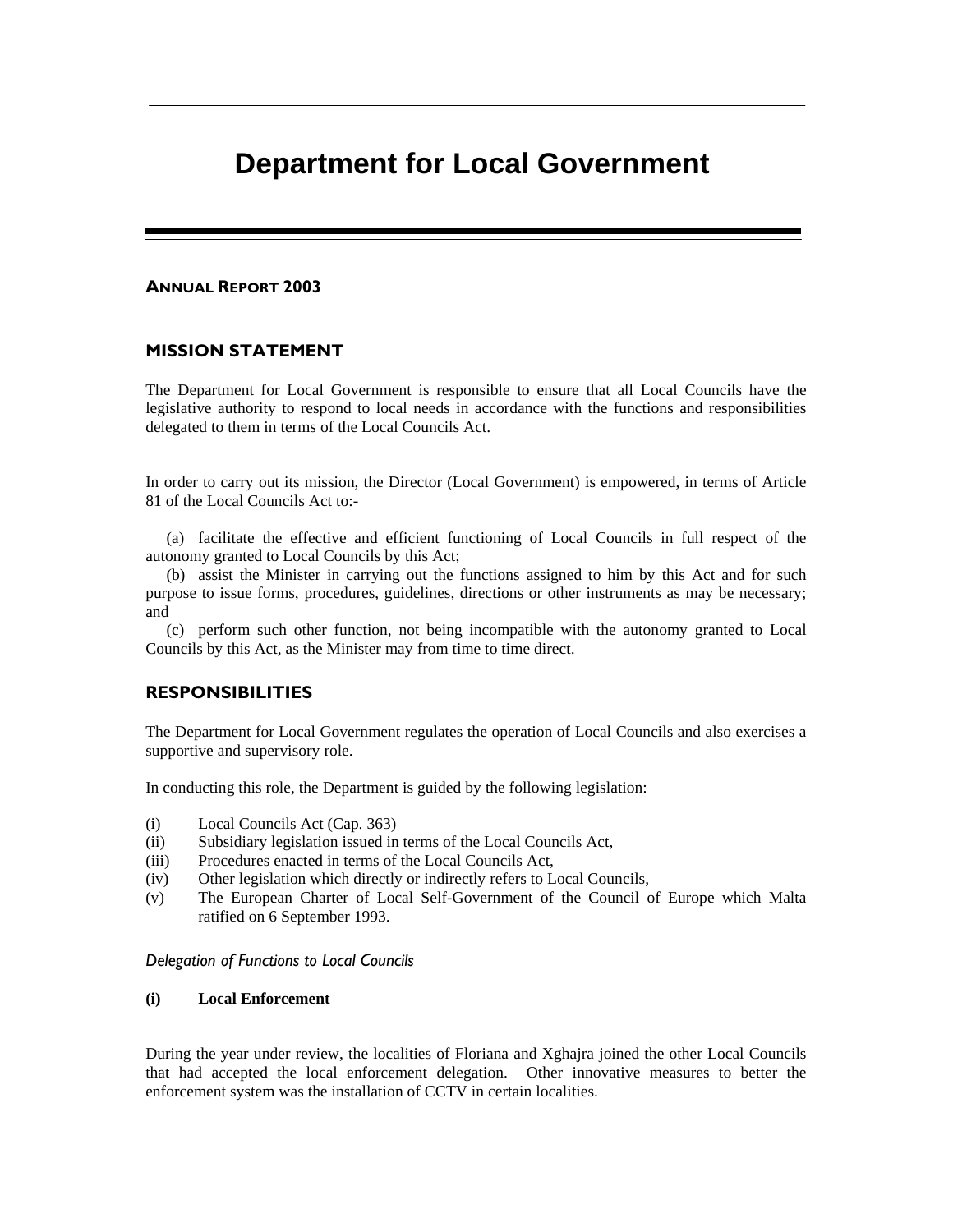Another local enforcement activity delegated to the Local Councils during 2003 was towing and clamping.

The objective of restoring more equitability among the Local Councils from the funds generated by the local enforcement system, has compelled the Department to encourage the Local Councils to introduce in 2001 a pooling system. This enabled Local Councils to manage their resources in a more efficient way, concurrently minimising the probabilities of the small localities from experiencing a deficit in their finances. The Local Councils that have opted to participate in this pooling have increased from 23 in 2002 to 35 during the year under review.

Apart from the enforcement of traffic regulations there has been a move towards environmental enforcement. Action was also taken with the Malta Environment and Planning Authority (MEPA) to enable Local Wardens to report breaches of building permits including those in rural areas. In this regard, preparations for the introduction of the Green Warden have already been underway during 2003.

#### **(ii) Devolution of Government Property**

The devolution of Government property to Local Councils continued during 2003. During this year, the administration of 13 Government property was devolved on 12 Local Councils, namely: Rabat (Gozo) – devolution of war shelter and public garden together with sport facilities; Ghasri – devolution of two sites; Zurrieq – devoluiton of "Dar Mattia Preti"; Paola – devolution of Paul Boffa Garden; Mdina – devolution of "Gnien is-Sindku"; Birgu – devolution of war shelter; Lija – devolution of "il-Mithna Tal-Mirakli"; Kercem – devolution of public land; Isla – devolution of premises at 4 September Square; Dingli – devolution of water reservoir; Bormla – devolution of a site near the fortifications; San Lawrenz – devolution of land in Nicholas Monsarrat Street.

## **(iii) Management of Local Libraries**

During the year under review, the delegation of the management of local libraries continued through the devolution to four Local Councils, namely: Sannat, San Lawrenz, San Gwann and Rabat (Malta)

## **(iv) Devolution of Street Lighting**

During 2003, the devolution of street lighting to Local Councils continued. During this year, this devolution was effected to a further 39 Local Councils.

#### **(v) Electronic policy for Local Councils**

Payment of contravention fines was also facilitated by the introduction of the "LES On-line Payment".

#### **(vi) Delegation of Road construction function**

During 2003, Local Councils were given the delegation to effect road construction works on behalf of the Malta Transport Authority. To this effect, the Councils that elected to enter into the agreement were granted the amount of Lm75,000 to be disbursed over a period of 3 years.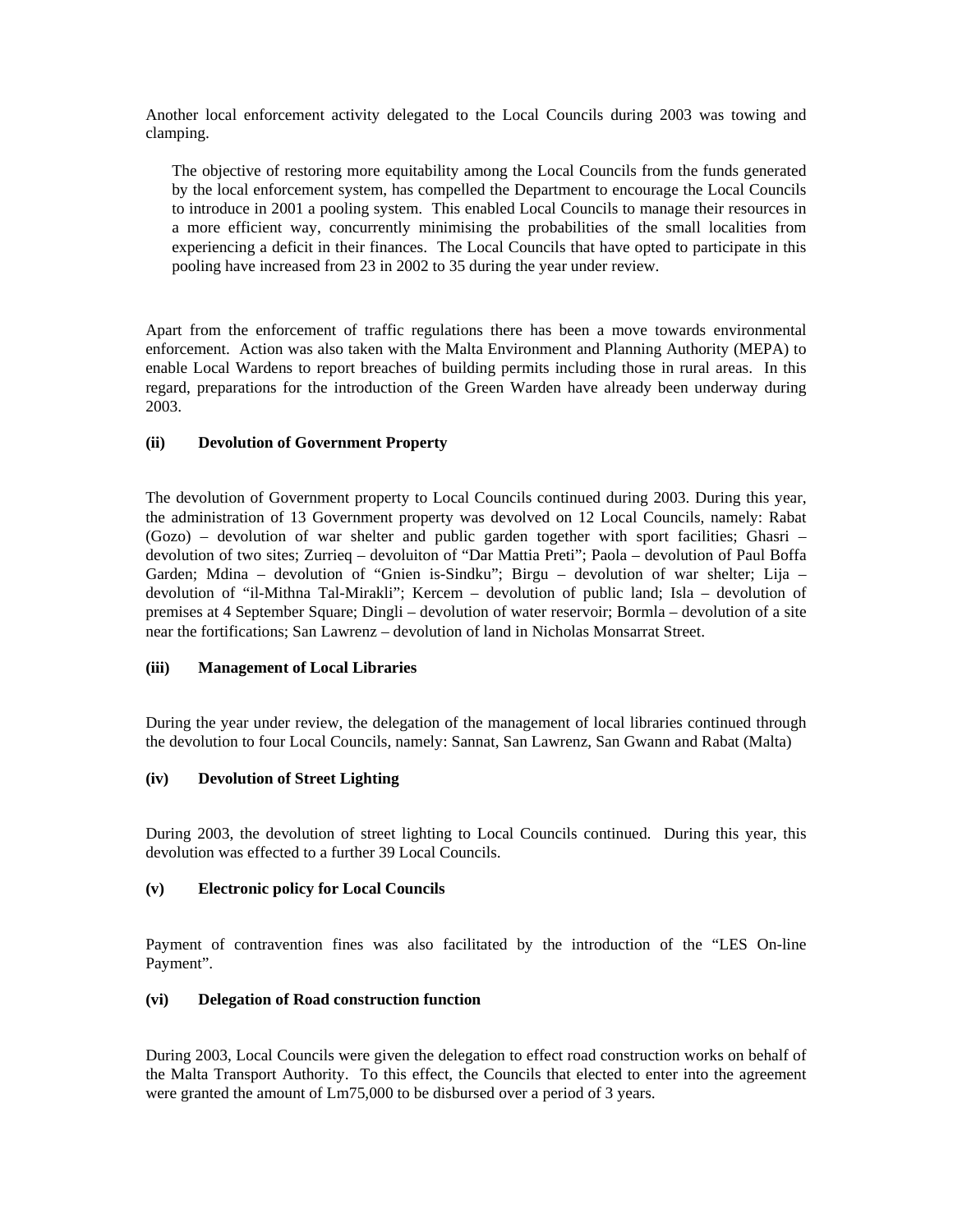#### **(vii) Further initiatives**

The *Sebbah Pajjizek* Competition for the year 2002-2003 came to an end with the Prize-giving ceremony being held on the 25 July 2003. The Minister for Justice and Home Affairs awarded cash prizes to various Councils for placing in top places in different categories. Categories varied from Public Gardens to beaches and promenades. The competition seeks to reward participants within a particular area for their effort to maintain general tidiness in the various categories involved or to improve and enhance localities by way of embellishments. The success of the campaign was ensured with the assistance of several business entitities that contributed with their sponsorships.

The technical staff of the Department (the Field Services Unit) continued to inspect all localities on their contract performances in order to compile regular four-monthly reports on the efficiency and effectiveness of Local Councils.

Through the sponsorship of the British High Commission, two (2) Local Councils Executive Secretaries were given training in the U.K. During February, the Executive Secretary of Kirkop Local Council visited Cornwall County Council while the Executive Secretary of Dingli went to Neath Port Talbot and Torfean in Wales.

# MONITORING OF LOCAL COUNCILS' FUNCTIONS AND OPERATIONS

The Monitoring Unit continued in the process of monitoring Local Councils from various aspects such as illegal payments and excessive expenditure by scrutinising the minutes of Local Councils' meetings. Special emphasis was also made on the financial commitments of the Local Councils particularly those Councils that registered financial deficits throughout the current financial year.

This Unit was instrumental for the continuous follow-up action that the Department had to take with the aim that Local Councils adhered to the Financial Regulations and Procedures according to the Local Councils Act. In its operations, the Unit was also guided by internal policies and the recommendations made by the Local Government Auditors.

Although the Monitoring Unit of the Department was still being operated by one senior official, to a certain extent it managed to control excessive and illegal expenditure by Local Councils. The fact that for the Local Councils financial year 2002-2003, only six Councils ended with a deficit in their working capital is a credit to the efforts of this unit. This number is the lowest since 1997.

# MAJOR ACTIVITIES

During 2003, the Department was also involved in the following major activities:

March - Oath of Office ceremony to the newly-elected Local Councillors.

October - Meeting with UK Minister for Local Government.

October - National Conference to commemorate 10 years of Local Government.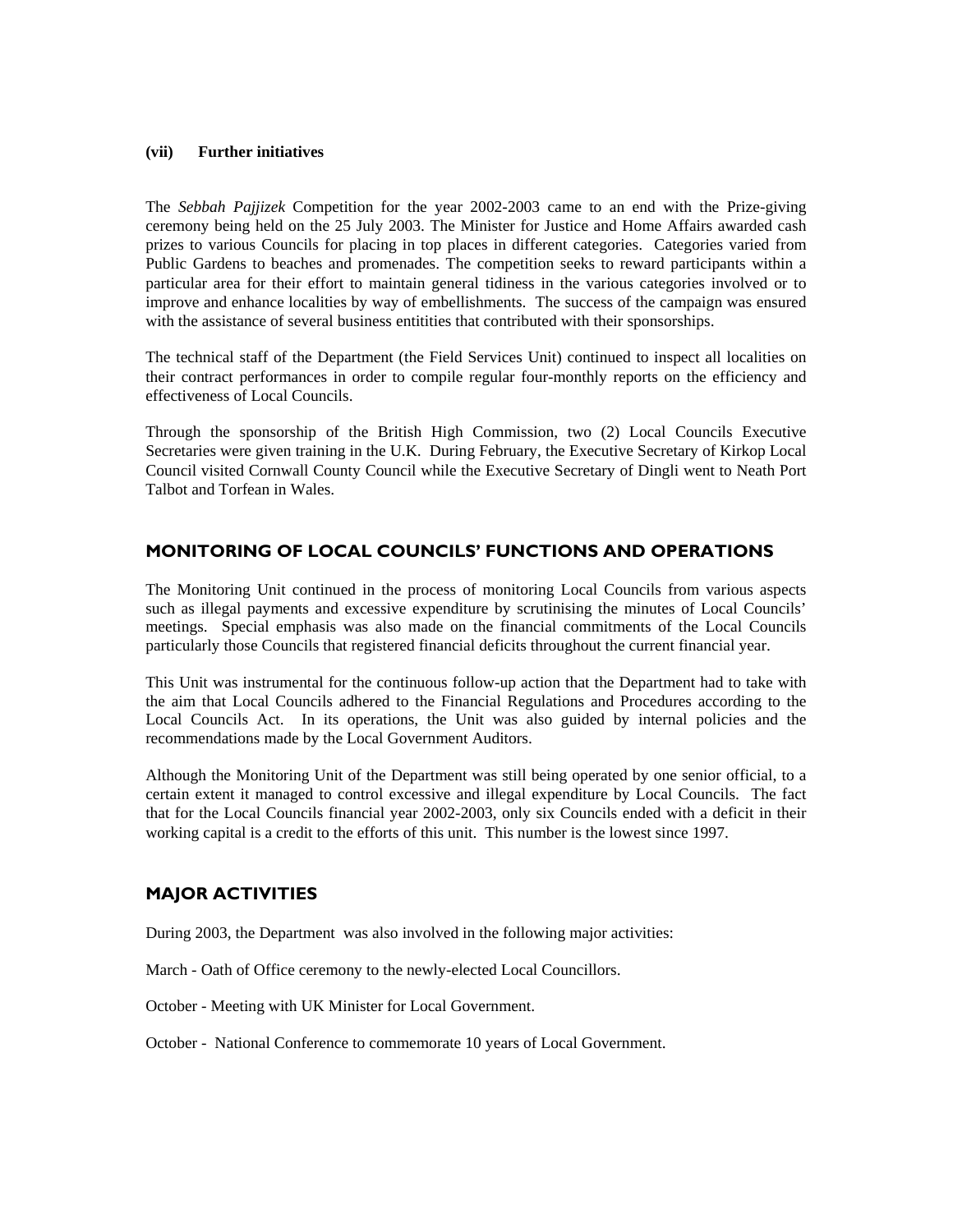November - Discussion in House of Representatives between Members of Parliament and Local Councillors to commemorate 10 years of Local Government.

December - Meeting with N.Ireland Permanent Secretary for Youth and Culture in preparation for the visit to the UK by 2 Council Executive Secretaries in early 2004.

Official travel by Department's officials was as follows:

(i) Drafting of legal instruments for Regional Self Government, Office of the Deputy Prime Minister, London - January 2003.

(ii) Steering Committee of Local and Regional Democracies (CDLR), Strasbourg - May 2003.

(iii) Steering Committee of Local and Regional Democracies (CDLR), Strasbourg - November 2003.

## AMENDMENTS TO LOCAL GOVERNMENT LEGISLATION

During 2003, the Department was responsible for the publication of the following Local Government legislation:

L.N. 20 of 2003 Local Councils (Delegation of Street Lighting Installations (Amendment) Order, 2003

L.N. 43 of 2003 Local Councils (Delegation of Street Lighting Installations (Amendment) (No 2) Order, 2003

L.N. 105 of 2003 Local Councils (Delegation of Street Lighting Installations (Amendment) (No 3) Order, 2003

L.N. 113 of 2003 Local Councils (Delegation of Street Lighting Installations (Amendment) (No 4) Order, 2003

L.N. 117 of 2003 Local Councils (Amendment of Tenth Schedule) Regulations, 2003

L.N. 197 of 2003 Local Councils Delegation of Function to Local Councils (Road Construction) Order, 2003

L.N. 210 of 2003 Local Councils (Delegation of Enforcement) (Amendment) Order, 2003

L.N. 250 of 2003 Local Councils (Association) (Amendment) Regulations, 2003

L.N. 319 of 2003 Local Councils (Procedures) (Amendment) Regulations, 2003

L.N. 320 of 2003 Local Councils Financial (Amendment) Regulations, 2003

L.N. 337 of 2003 Commissioner for Justice Act (Schedule) (Amendment) Regulations, 2003

G.N. 1146 Commissioner for Justice Act designated Local Tribunals places

L.N. 402 of 2003 Local Wardens (Amendment) Regulations, 2003